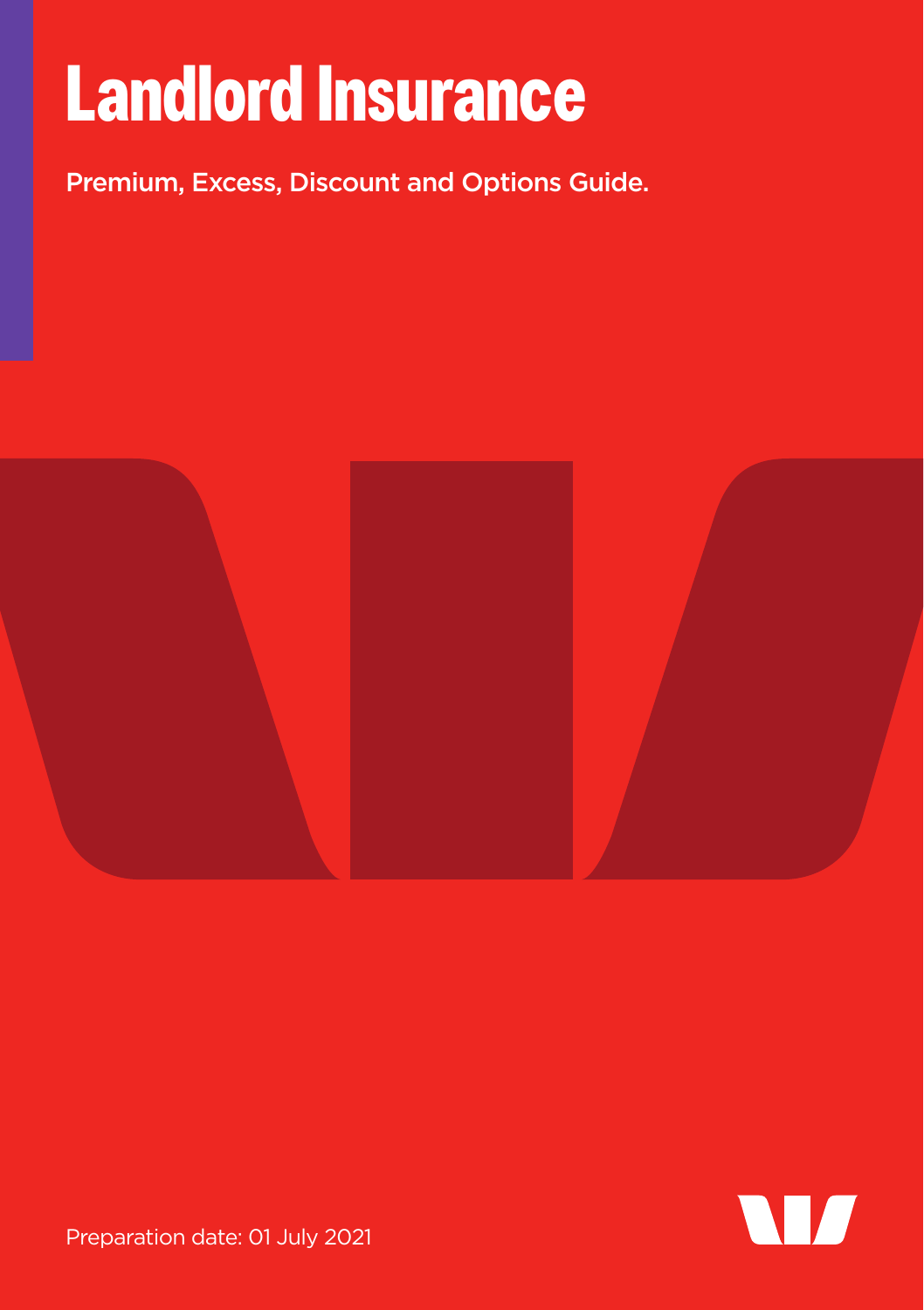### **Welcome and thank you for choosing Westpac Landlord Insurance**

Landlord Insurance is issued by Allianz Australia Insurance Limited ABN 15 000 122 850 AFSL 234708 (Allianz). Westpac Banking Corporation ABN 33 007 457 141 AFSL 233714 arranges the insurance, but does not guarantee the insurance. This information does not take into account your personal circumstances. Read the Product Disclosure Statement (PDS) to see if this insurance is right for you.

Landlord Insurance is promoted and distributed by Westpac Banking Corporation ABN 33 007 457 141 AFSL and Australian credit licence 233714 (the Bank); Allianz is not an authorised deposit-taking institution, and the Bank does not stand behind Allianz. Landlord Insurance is not a deposit with or other liability of the Bank and neither the Bank nor any member of the Westpac Group guarantees the insurance.

Preparation date: 01 July 2021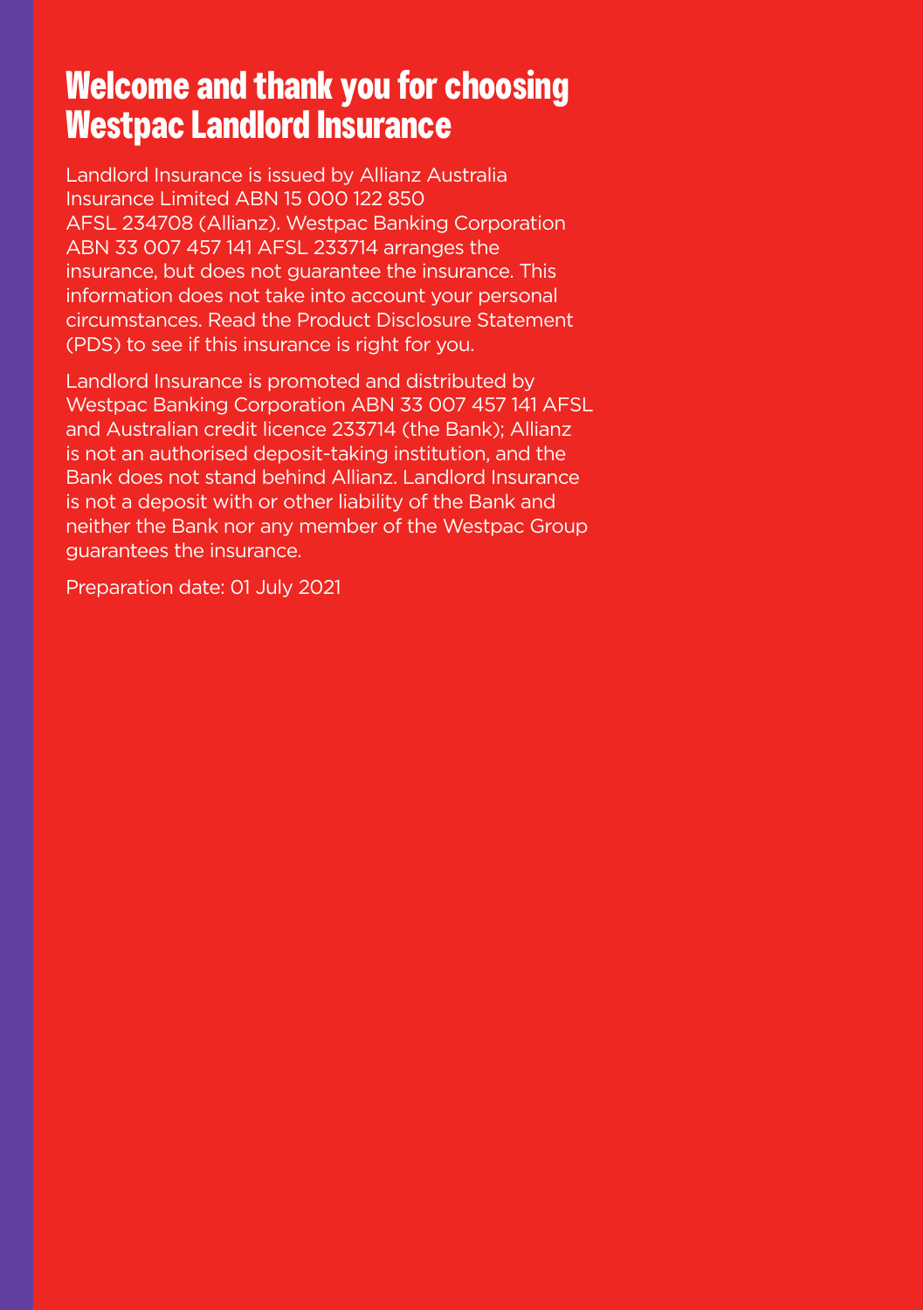# Important qualification

The information in this document is current as at 21 November 2021. Any dollar amounts or percentages listed in this document may be varied by us at any time and where this is the case you will be advised of the variation at the time of your application or renewal.

This document is for general information purposes only and does not set out, or form part of, the terms and conditions of the policy. For the standard terms, conditions, limits and exclusions please consider the Landlord Insurance Product Disclosure Statement (PDS) which you should consider before entering into a policy. Please contact us if you would like a copy of the PDS. To the extent of any inconsistency between this document and the policy (including the PDS), the terms of the policy prevail.

### Premium, Excess, Discount and Options Guide

This Premium, Excess, Discount and Options Guide (PED) aims to provide you with more information about:

- how Allianz calculates premiums;
- the Allianz No Claim Bonus:
- what discounts can be applied to your premium and how this is done;
- when excesses need to be paid; and
- the optional covers available for purchase under our Landlord Insurance policy

The PED guide is relevant for any Landlord insurance policy that renewed on or after 22 November 2021 or commenced as new business on or after 12 December 2021.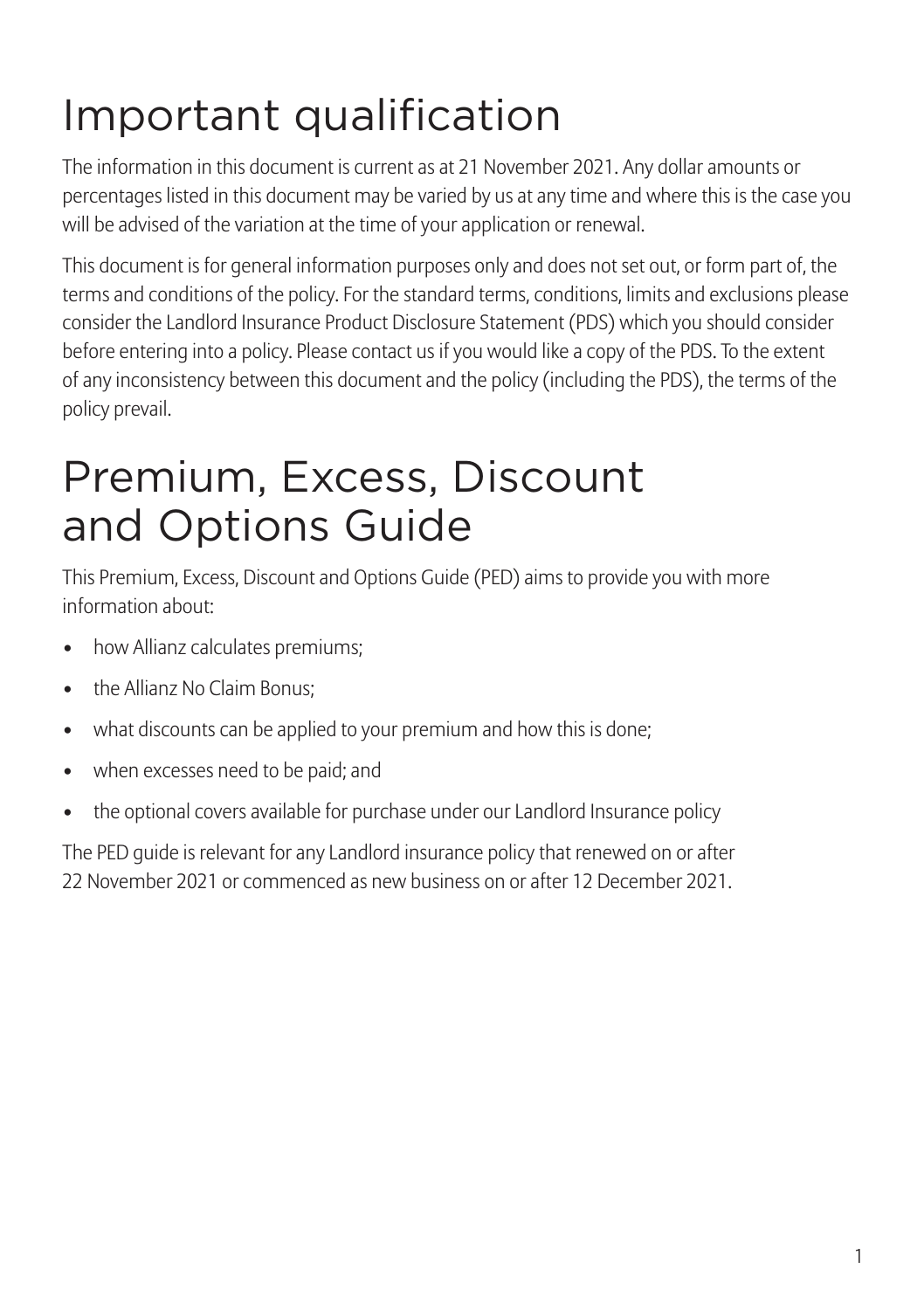# About the premium we charge you

Generally the premium we charge you will be calculated on our view of the likelihood of a claim being made on the policy during the period of insurance. When we work out the premium we charge you we look at a number of factors that have over time been shown to be a good determinate of the likelihood of a claim being made.

Over time we may change the relative importance of any of the factors and/or how they combine to affect the premium we charge you. See "Important factors" section on page 4 of this guide for more details.

The total amount we charge you will also include amounts that take into account our responsibility for stamp duty, GST, and any other government charges and emergency/fire services levies (FSL) in relation to your policy. To the extent permitted by law, if we have estimated an amount in relation to our responsibility for a tax, charge or levy we do not adjust the total amount payable if we have over or under estimated these charges.

Certain excesses you choose can also impact on your premium. Where you have a choice of excess, there is generally a relationship between the cost of your insurance and your excess. If you increase your excess, your premiums could decrease, and vice versa. We will only pay a claim if the claim amount is more than the excess(es) that apply. See "Our excesses" section on page 8 of this guide for more details.

Generally, all discounts will be applied to the premium excluding any government taxes, charges and levies. See "Our discounts" section on page 7 of this guide for more detail.

The premium we charge you will take into account any No Claim Bonus rating that you may be assigned. See our "No Claim Bonus" section on page 5 of this guide for more detail.

Minimum premiums and premium rounding can affect any discount entitlement. See "minimum premiums and premium rounding" section on page 6 of this guide for more detail.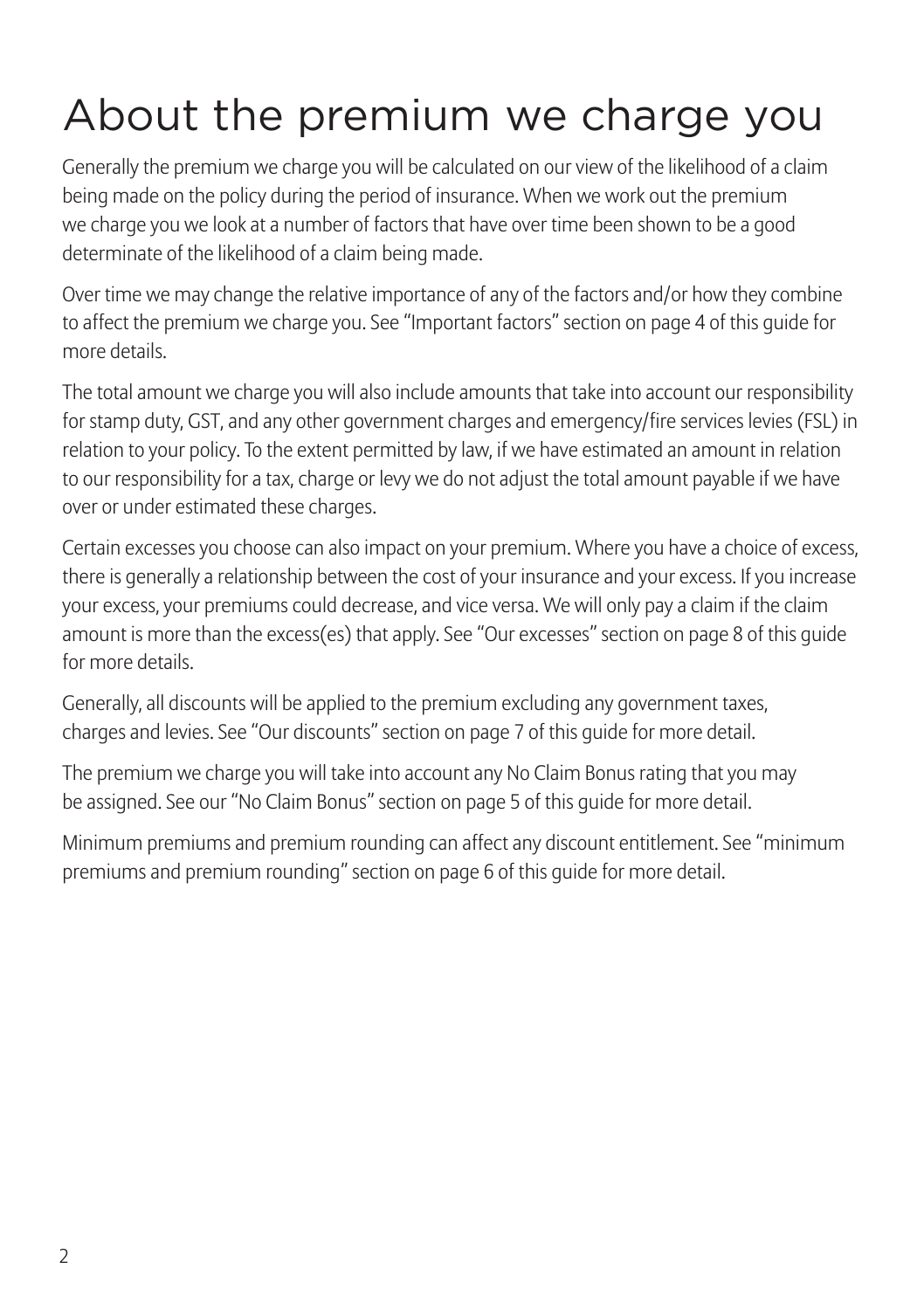### Renewals

If you renew the policy you need to be aware that the premium we charge you is likely to change, even if there has been no change in the circumstances which were applicable to the policy when you first took it out or subsequently renewed it. This is because other factors may affect the premium, including:

- the cost of claims we have paid and that we expect to pay in the future;
- new data we have collected on the various factors we use to determine your premium;
- our expenses of doing business; and
- any other commercial considerations.

When calculating the premium that we charge you on renewal we also consider what your premium was previously, and we may limit movements up or down.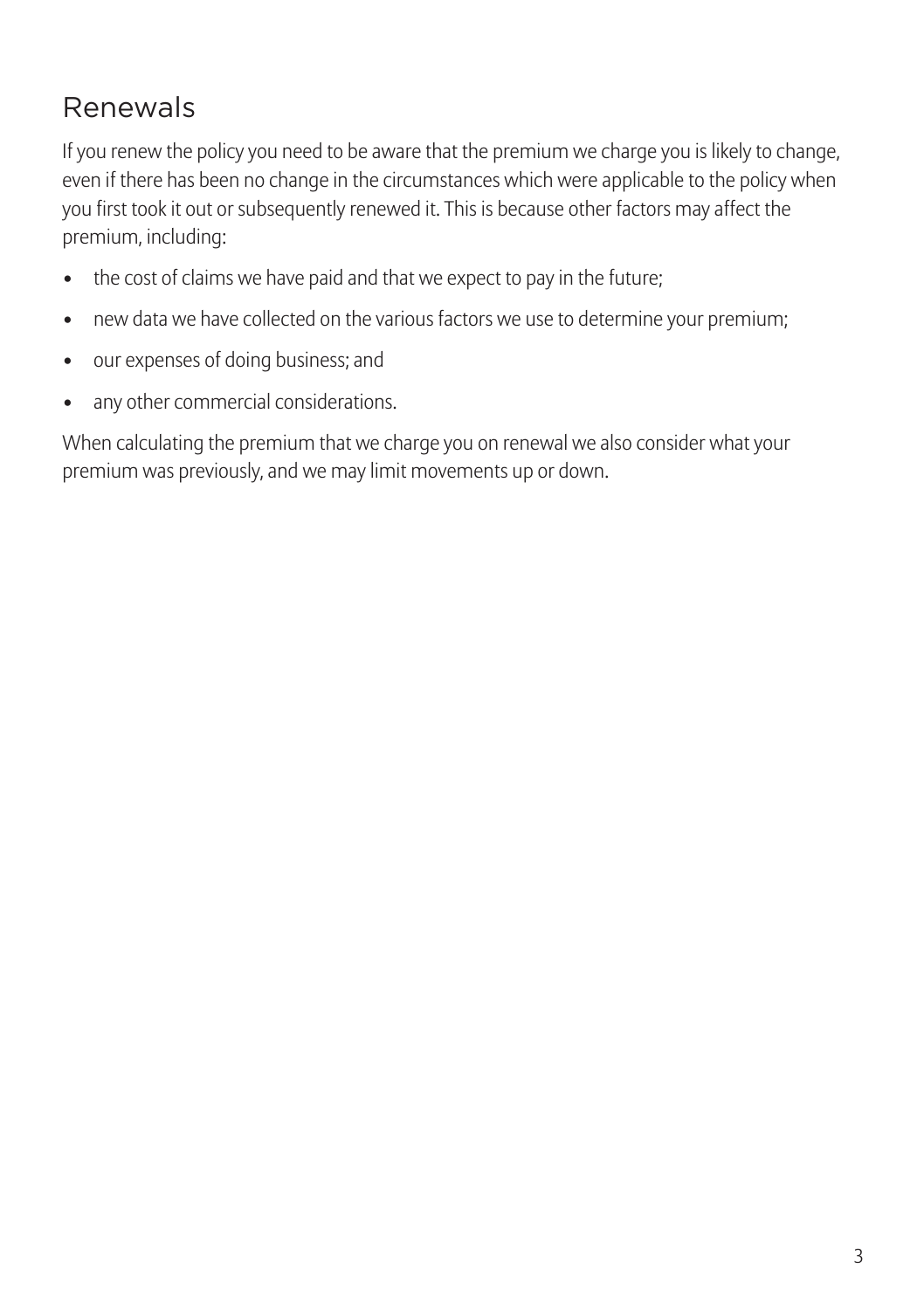### Important factors

The important factors affecting the premium we charge you will include all or some of the following, depending on your circumstances and the type of cover you choose. These factors do not include any discounts that may be available to you (see page 7).

| Factor                                                                                                   | <b>Landlord Contents Cover</b> | Landlord Buildings Cover |
|----------------------------------------------------------------------------------------------------------|--------------------------------|--------------------------|
| The address of your buildings                                                                            |                                |                          |
| The amount your buildings and / or<br>contents are insured for                                           |                                |                          |
| The type of property you are insuring<br>- for example, House on Slabs/<br>Foundation or Villa/Townhouse | v                              | v                        |
| The construction material of the external<br>walls of the property                                       | $\boldsymbol{\nu}$             | v                        |
| The age of the buildings                                                                                 | x                              | ✔                        |
| If your buildings are managed by a<br>licenced property management agent                                 |                                |                          |
| If your buildings are located on a site<br>exceeding 20,000 square metres                                | x                              | ✔                        |
| The excesses we apply or that are<br>chosen by you                                                       |                                |                          |
| Any optional covers you have chosen<br>to purchase                                                       | ✔                              | ✔                        |
| Claims made against this policy                                                                          |                                |                          |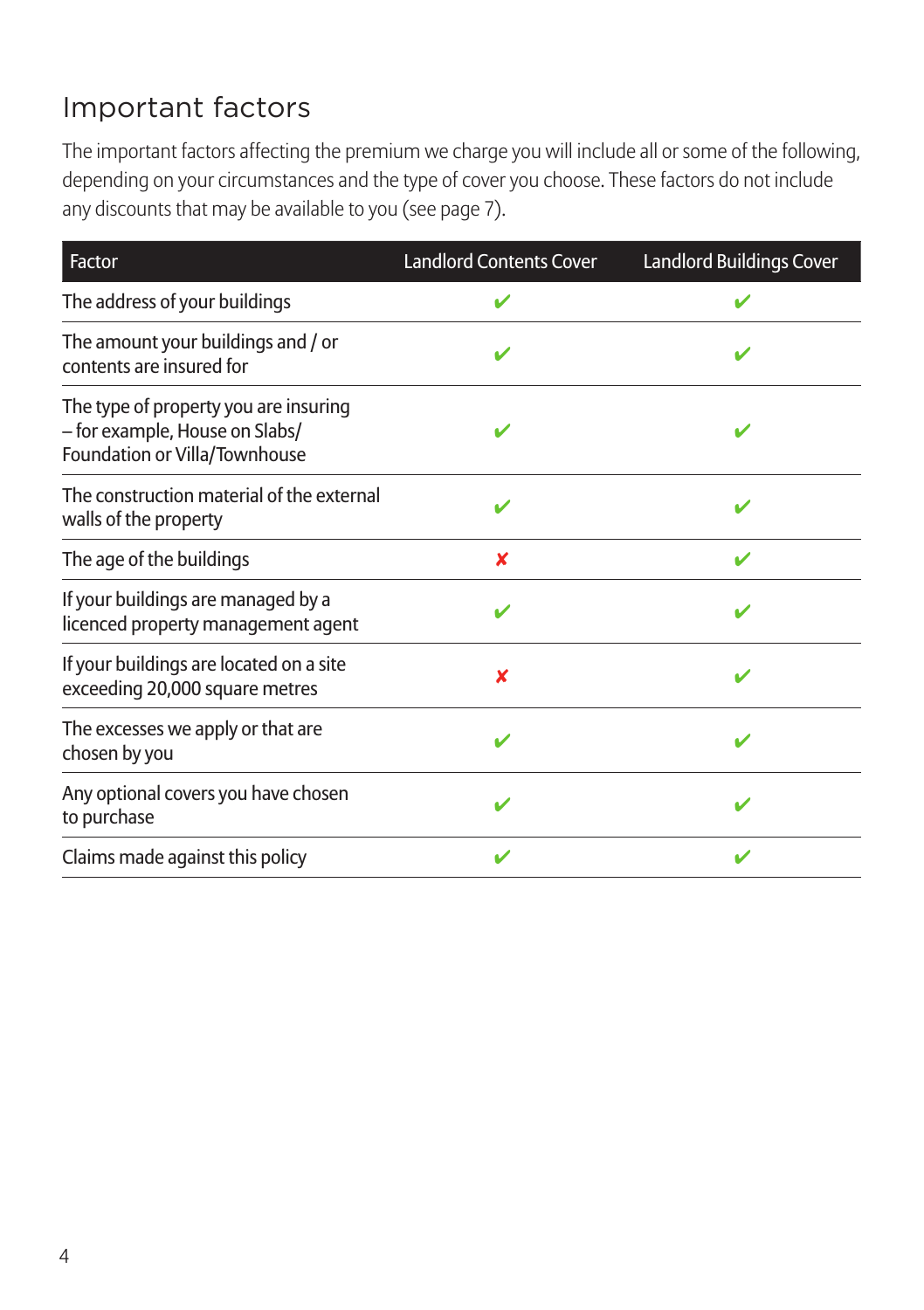### No Claim Bonus

We give you a No Claim Bonus (NCB) rating to reward you for having a good claims history. A NCB rating only applies to your Buildings and Contents base premium (excluding any government taxes, charges or levies that may apply).

When the following optional covers are purchased:

• Landlord workers' compensation

a No Claim Bonus will not be applied to these optional covers. See page 9 for more details on our optional covers.

### What NCB Rating will I receive on new business?

When you first take out a policy with us, we calculate your NCB based on your landlord insurance claims history in the previous 3 years. Your policy schedule will show what NCB (if any) has been applied to your policy.

| No. of claims past 3 years | <b>NCB Rating</b> |
|----------------------------|-------------------|
|                            | 30%               |
|                            | 20%               |
| $\mathcal{P}$              | 10%               |
| $3+$                       | 0%                |

The following table shows the Allianz NCB structure when you first take out a policy.

#### What NCB Rating will I receive at renewal?

Each year at renewal the NCB for your policy is recalculated. After each subsequent claim free period of insurance, the NCB applied to your renewal premium will be increased by one rating level (i.e. 10%) until a maximum NCB of 30% is reached.

However, for every claim you make in a period of insurance, the NCB applied to your renewal premium will be decreased by 10% - to a minimum NCB of 0%.

We reserve the right to change the NCB rating structure or to withdraw it. Any change will take effect from your next renewal date unless we tell you otherwise.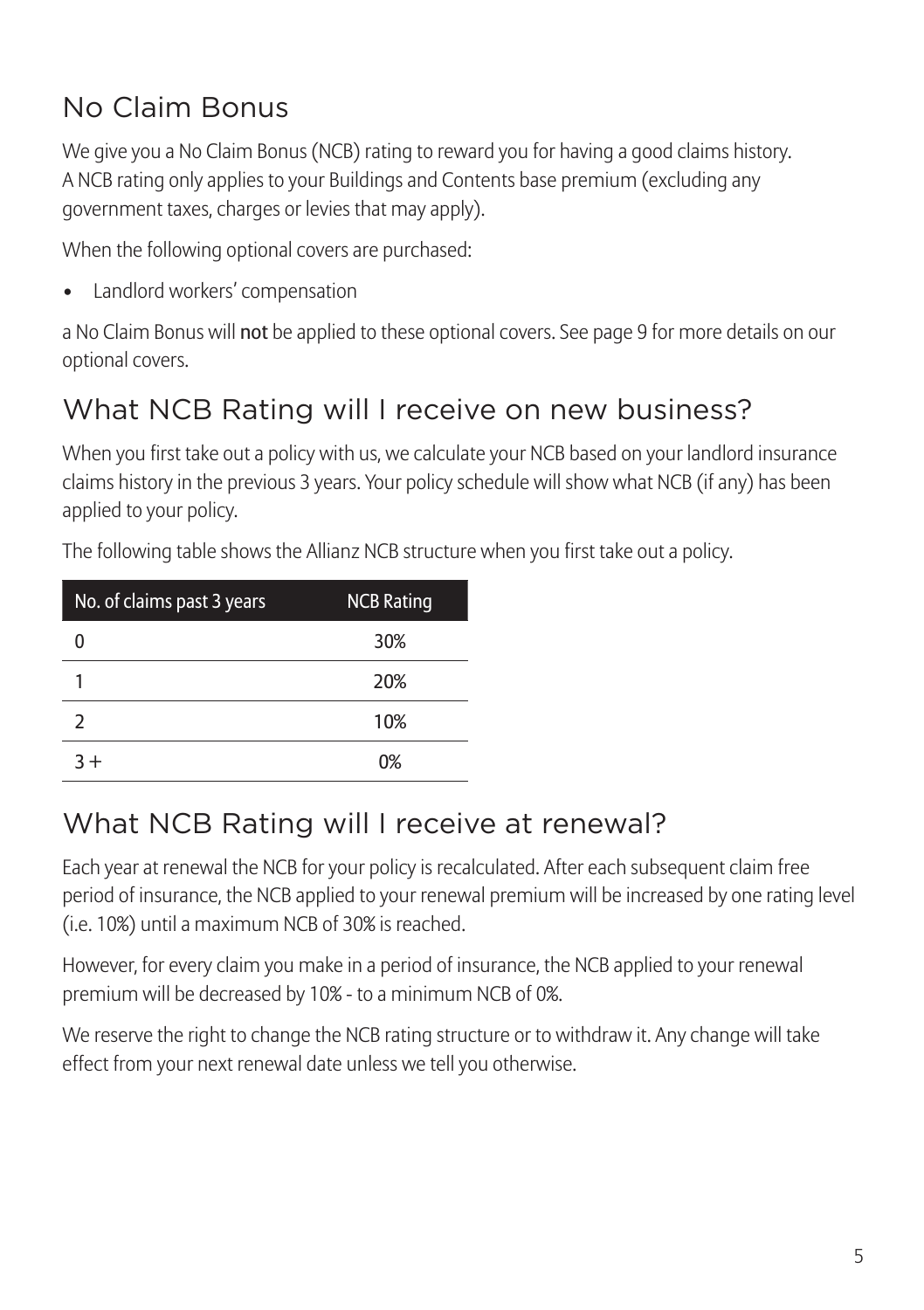### Instalment premiums

If you choose to pay your premium by monthly instalments you do not pay us any more than if you pay your premium in one lump sum annually. We'll let you know the total amount payable when you apply for cover – and we'll confirm this in your policy schedule.

*Note: Your financial institution may apply transaction fees to instalment payments.*

### Minimum premiums and premium rounding

Minimum premiums may apply.

In some cases, discounts may apply if you meet certain criteria we set. Any discounts may be subject to rounding, and may only apply to the extent any applicable minimum premium is not reached.

If you are eligible for more than one discount we apply each of them in a predetermined order. This means any subsequent discount will be applied to the reduced premium amount after applying any prior discounts. For example if you are eligible for two 10% discounts and your base premium is \$500 the discounts will be applied as follows:

| Base premium            | \$500 |
|-------------------------|-------|
| Discount $1-10\%$       | \$50  |
| Reduced Premium         | \$450 |
| Discount $2 - 10%$      | \$45  |
| Discounted Base premium | \$405 |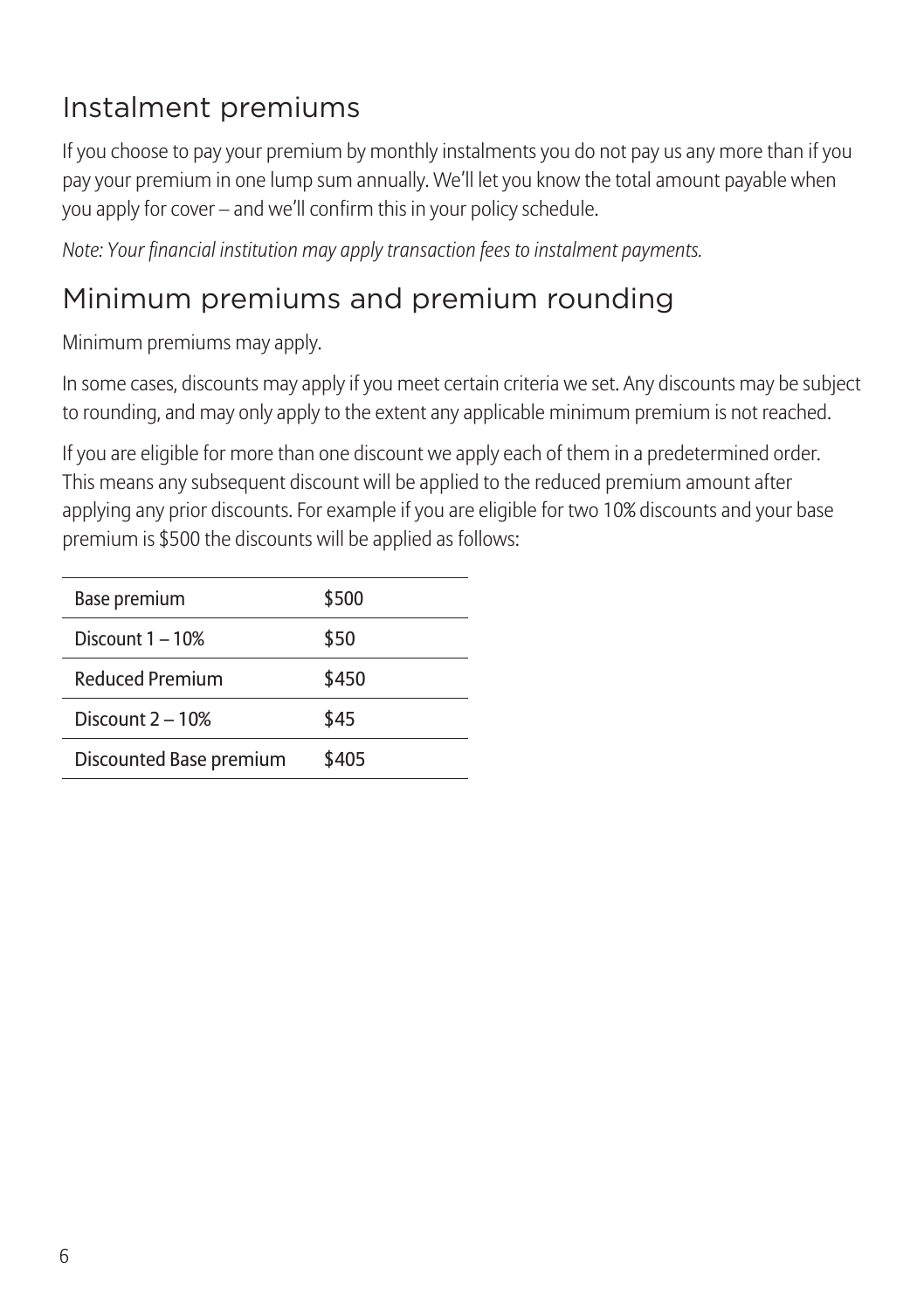# Our discounts

We may offer the following discounts that you may be entitled to:

- Internet new business discount:
- Other discounts as marketed by us from time to time.

We apply discounts prior to adding GST, government charges and levies.

### Internet new business discount

In the event that you take out a new Landlord Insurance policy for the first time and use an approved internet site to do so, we may allow up to a 10% discount on the premium that would normally be charged if you had called the call centre or taken out a policy through a branch in order to take out the same new business policy.

The reason for this discount is because our costs are reduced as a result of you completing all the necessary work to lodge and pay for the policy using the internet.

Typically, the online discount is not applied when you renew the policy.

## Combining your Buildings and Contents policy discount

In the event that you take out a Landlord Insurance policy and you combine Buildings and Contents covers on the one policy, we may allow up to a 10% discount on the premium that would normally be charged if both of these covers were insured under separate policies.

*Note: If you are eligible for more than one discount, we apply them in a predetermined order. See page 6 for details.*

*This discount does not apply to the premium for flood.*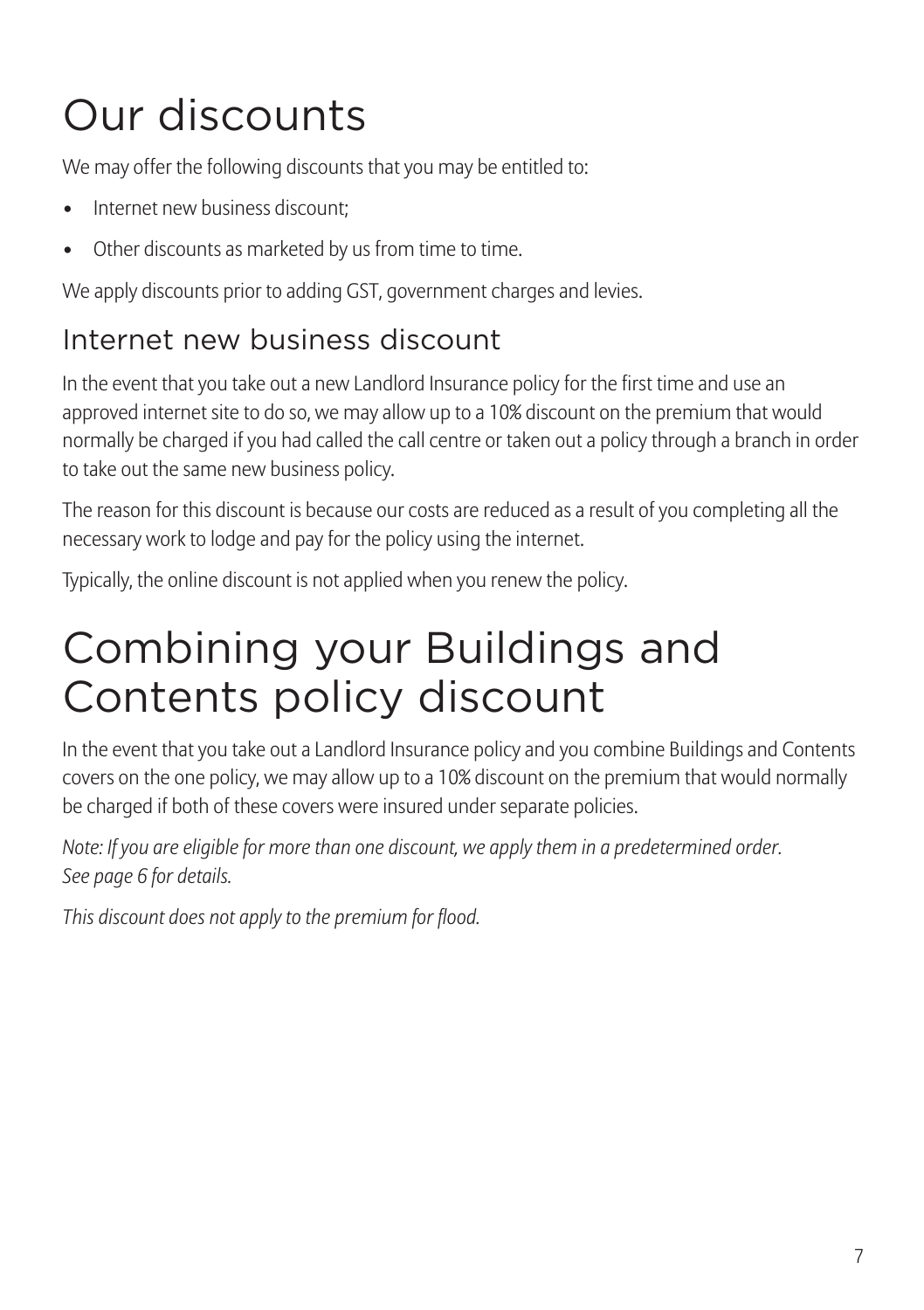## Our excesses

### Excesses payable

There are different types of excesses which may apply to you at the time of a claim. These excess types are shown on the policy schedule under the section titled 'Cover'. You may have to pay more than one excess in the event of a claim.

#### Your excess

Unless we state otherwise in the PDS, you will need to pay the applicable excess (es) as a contribution to your claim.

So for example, if you have an excess of \$1,000 and make a claim for \$3,000, we'll pay the balance of \$2,000. We will only pay the claim if the claim amount is more than the excess (es) that apply. If we settle your claim by making a cash payment to you, we will deduct the excess from the amount we pay to you. In other circumstances, you may need to pay the excess as a contribution to the repair or replacement.

When you apply for cover, you will be asked to choose an excess amount from the available options. This can be made up of a basic excess, and a voluntary excess. Generally, the higher your excess amount, the lower your premium will be. In some cases we may impose an additional compulsory excess which reflects our risk and underwriting criteria, you cannot vary or remove this excess.

The excess (es) you need to pay for each cover type is shown on your policy schedule, or referred to in this PDS.

You are only required to pay one excess in respect of any single claim:

- arising out of the same insured incident, or
- which involves loss or damage to both buildings and contents arising out of the same insured event.

### Earthquake and Tsunami excess

An additional imposed excess amount of \$250 applies for each claim or loss or damage caused by an earthquake or tsunami, or a series of earthquake or tsunamis, during any period of 48 consecutive hours.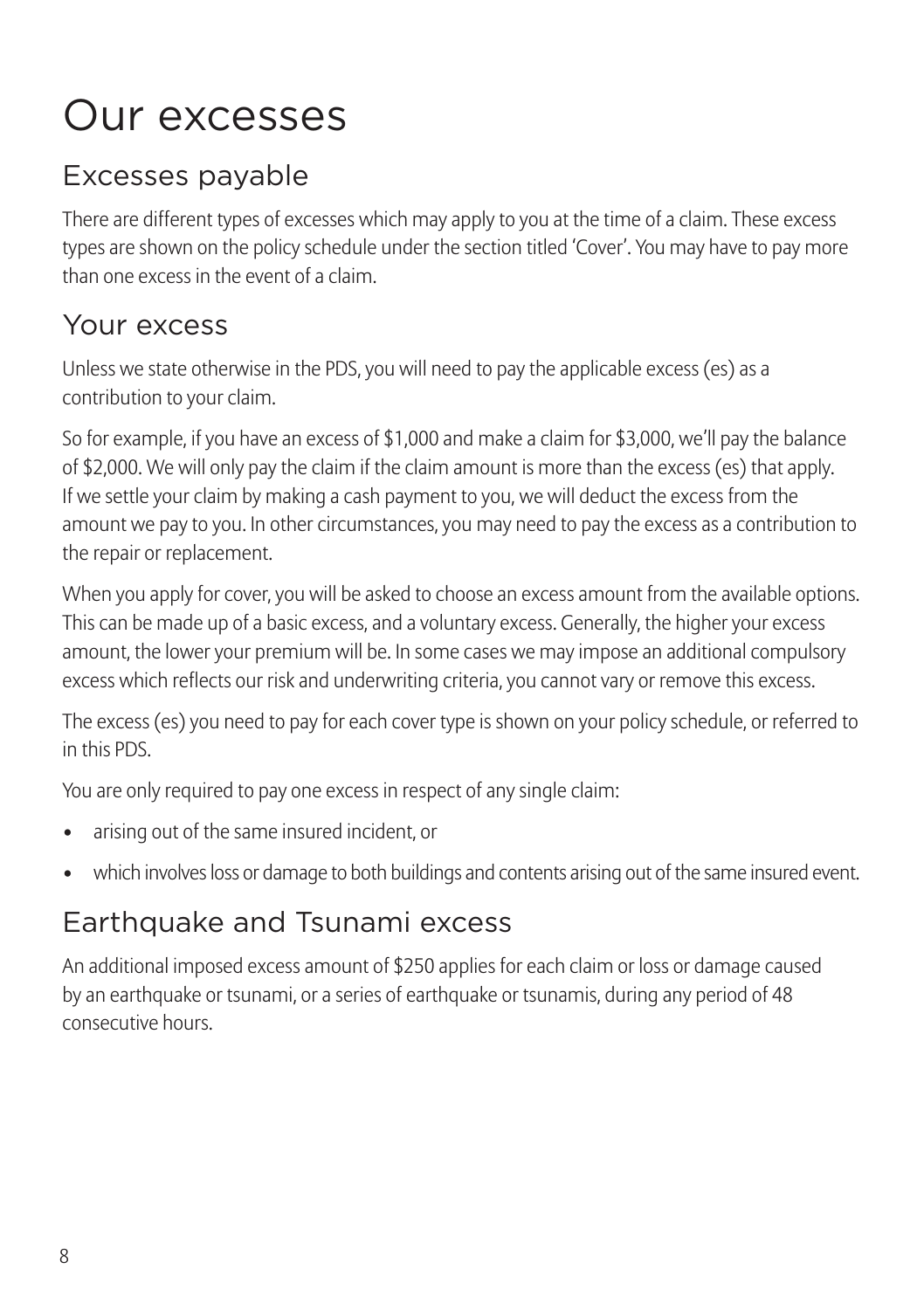### Policy options that may be purchased

The following optional covers may only be purchased with a Landlord Insurance policy:

- Landlord workers' compensation
- Rent Default and Theft by Tenant

The 'Optional cover' section of your policy schedule will show if you have any optional covers.

*Note: There are conditions and exclusions that apply to all of our optional covers, please read the PDS for further details.*

### Landlord workers' compensation

This option is available for purchase for both Buildings and / or Contents cover. It is only available for purchase in ACT, WA and TAS.

This option provides cover for any compensation amount you are liable to pay if a domestic worker you employ (such as cleaner or gardener) is injured while working for you at the insured address.

We do not pay for workers who are working for you in your own business, trade or profession.

### Rent Default and Theft by Tenant

This option provides cover for loss of rent if a tenant defaults on the payable rent under certain circumstances. In addition, you may be covered for specified cleaning and legal costs.

This cover will operate on the basis that there is a written rental agreement in place and you (or your managing agent) have collected bond monies, equivalent to at least 4 weeks rent, at the time the rental agreement is entered into. If you are entitled to use bond monies to settle or reduce any loss or damage you must do so.